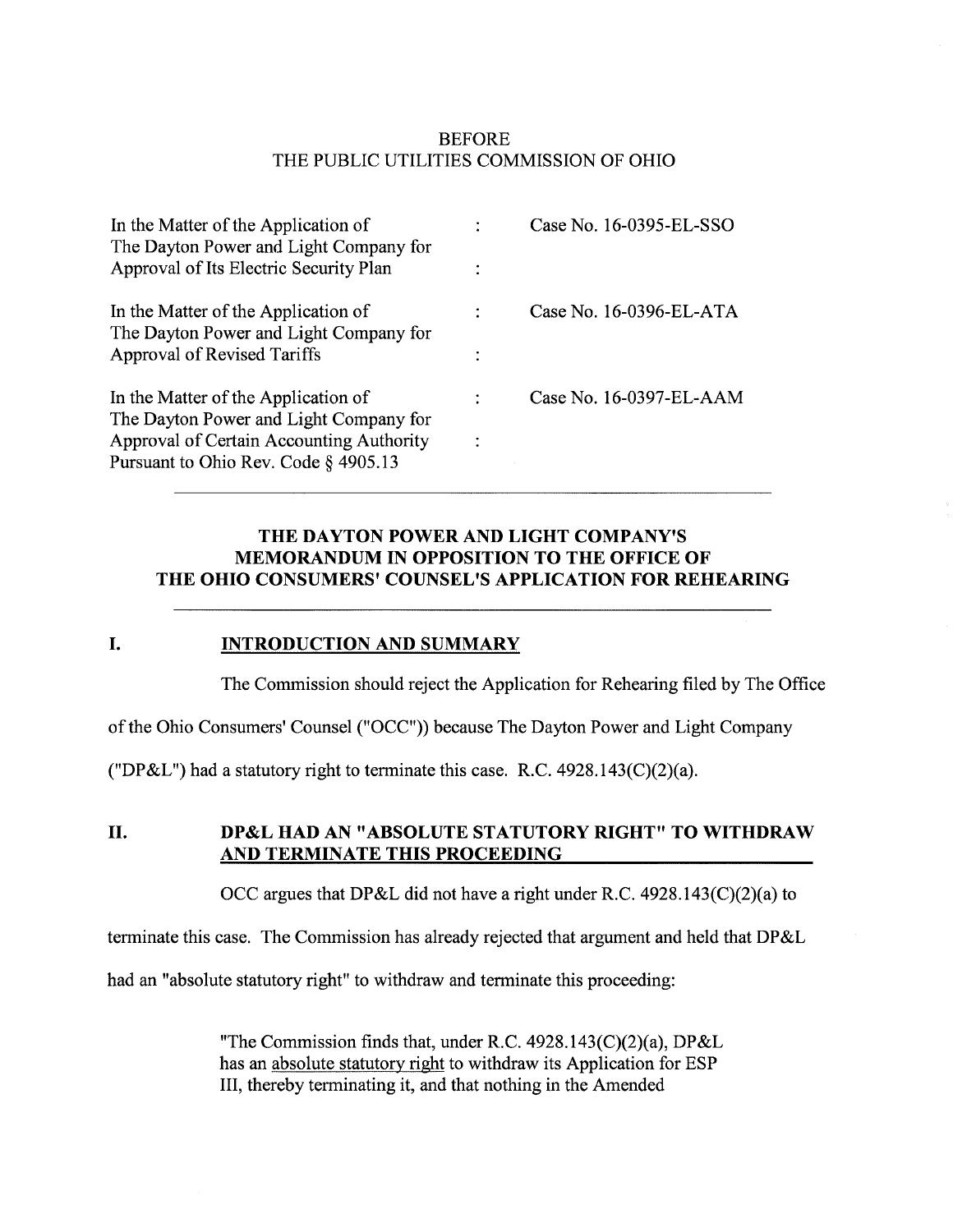Stipulation constitutes a waiver of that right. R.C. 4928.143(C) (2)(a) unambiguously provides:

'If the Commission modifies and approves an application under division  $(C)(1)$  of this section, the electric distribution utility may withdraw the application, thereby terminating it, and may file a new standard service offer under this section or under [R.C. 4928.142].'

Stated simply, R.C. 4928.143(C)(1) requires that the Commission issue an order that does 'one of three things: (1) approve, (2) modify and approve, or  $(3)$  disapprove the application.' In re Application of Ohio Power Co., 144 Ohio St.3d 1, 2015-Ohio-2056, 40 N.E.3d 1060, at ¶ 24. The Supreme Court of Ohio has 'stated on numerous occasions that if the meaning of a statute is clear on its face, then it must be applied as it is written.' Lake Hosp. Sys., Inc. v. Ohio Ins. Guar. Assn., 69 Ohio St.3d 521, 524, 634 N.E. 2d 611 (1994). Thus, a plain reading of R.C.  $4928.143(C)(2)(a)$  demonstrates that the only statutory precondition to the utility's right to withdraw the application is that the Commission modify and approve the application by order. The Commission issued the November 21, 2019 Supplemental Opinion and Order modifying and approving DP&L's Application for ESP III. No other action need occur to trigger DP&L's statutory right under R.C.  $4928.143(C)(2)(a)$  to withdraw that application, thus terminating ESP III. "

Dec. 18, 2019 Finding and Order, ¶ 16 (emphasis added).

That holding by the Commission was correct. Specifically, DP&L filed its initial Application in this case on February 22, 2016, and its Amended Application on October 11, 2016 (together, the "Application"). The Amended Application requested a Distribution Modernization Rider ("DMR"). Oct. 11, 2016 Amended Application, ¶¶ 2-7. On March 14, 2017, DP&L, the Commission's Staff, and a diverse group of knowledgeable and capable parties filed an Amended Stipulation and Recommendation ("Stipulation"), which included a DMR. Stipulation, § 11.2. The Commission modified and approved the Stipulation on October 20, 2017, and further

"modified and approved" the Stipulation on November 21, 2019. Nov. 21, 2019 Supplemental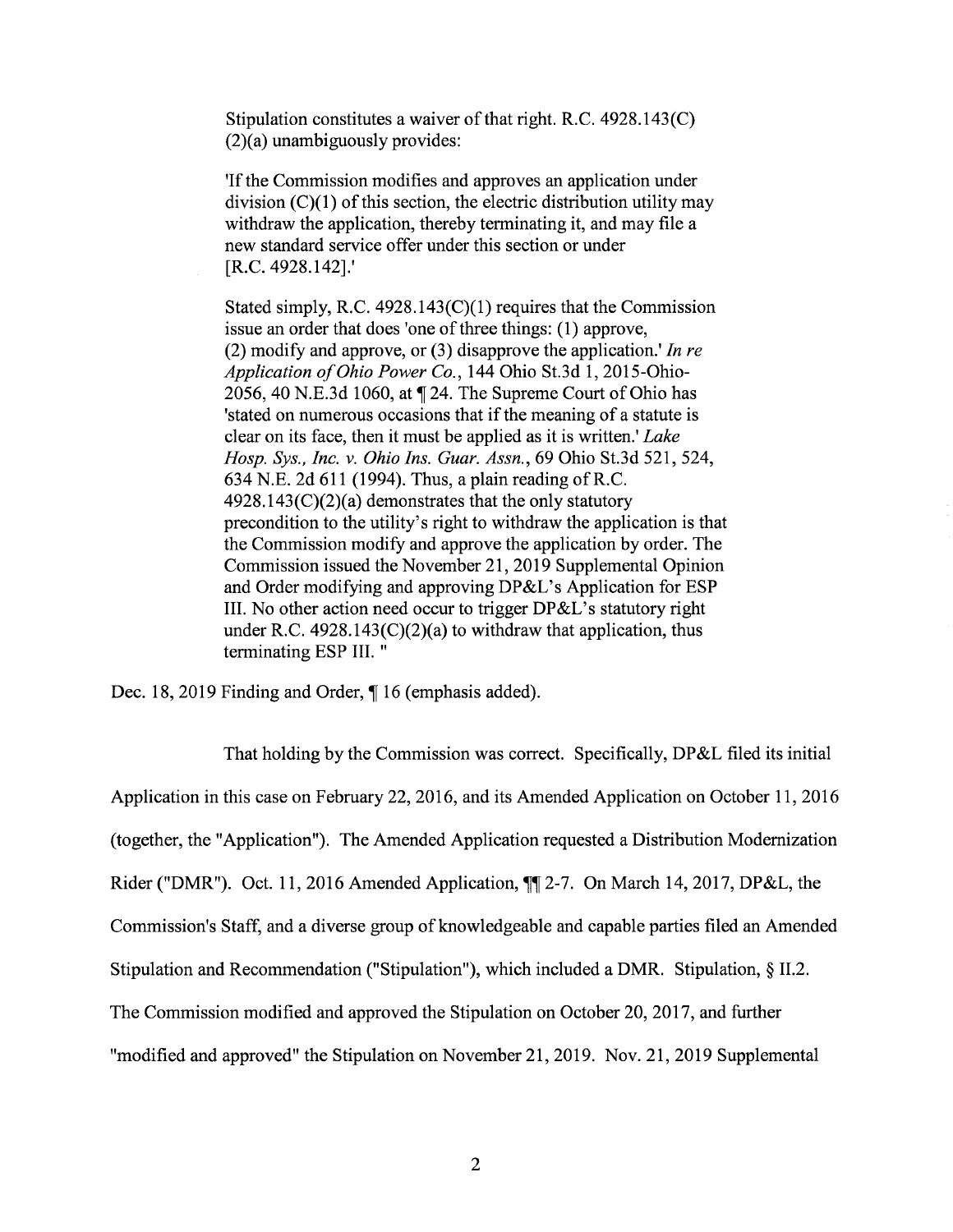Opinion & Order, ¶ 134. The latter modification ordered DP&L to remove the DMR and related economic development incentives from its tariffs. Id. 110.

DP&L then filed a notice of withdrawal of its application in this case (Nov. 26, 2019 Notice of Withdrawal), which the Commission approved (Dec. 18, 2019 Finding & Order).

The Supreme Court's decision in In re Ohio Power Co., 144 Ohio St.3d 1, 2015- Ohio-2056, 40 N.E.3d 1060 establishes that DP&L had the right to withdraw and terminate ESP III in response to the Commission's November 21, 2019 Supplemental Opinion & Order that modified the Stipulation, which had been approved by the Commission in its October 20, 2017 Opinion and Order in this case. (The Stipulation was not effective until it was approved by the Commission's Order. Ohio Admin. Code 4901-1-30(E.))

In the Ohio Power case, the Commission had issued an order approving an ESP for Ohio Power, and then years later, the Commission issued an order that modified Ohio Power's ESP in a separate case even after the ESP had terminated. In re Ohio Power Co., 2015-Ohio-2056,  $\P$  24-26. The situation here is even more clear, in that the Commission issued an order in ESP III on October 20, 2017 that approved DP&L's ESP, and subsequently issued the Supplemental Opinion & Order that modified that same ESP. In the Ohio Power case, the Court held that the Commission's second order modified Ohio Power's ESP application and triggered Ohio Power's right to withdraw under R.C. 4928.143(C)(2)(a). Id. at  $\P$ [27-30.

In particular, in that case, the Court rejected the Commission's argument that the Commission's second order did not trigger R.C. 4928.143(C)(2)(a) because that order modified a prior Commission order, not an ESP application: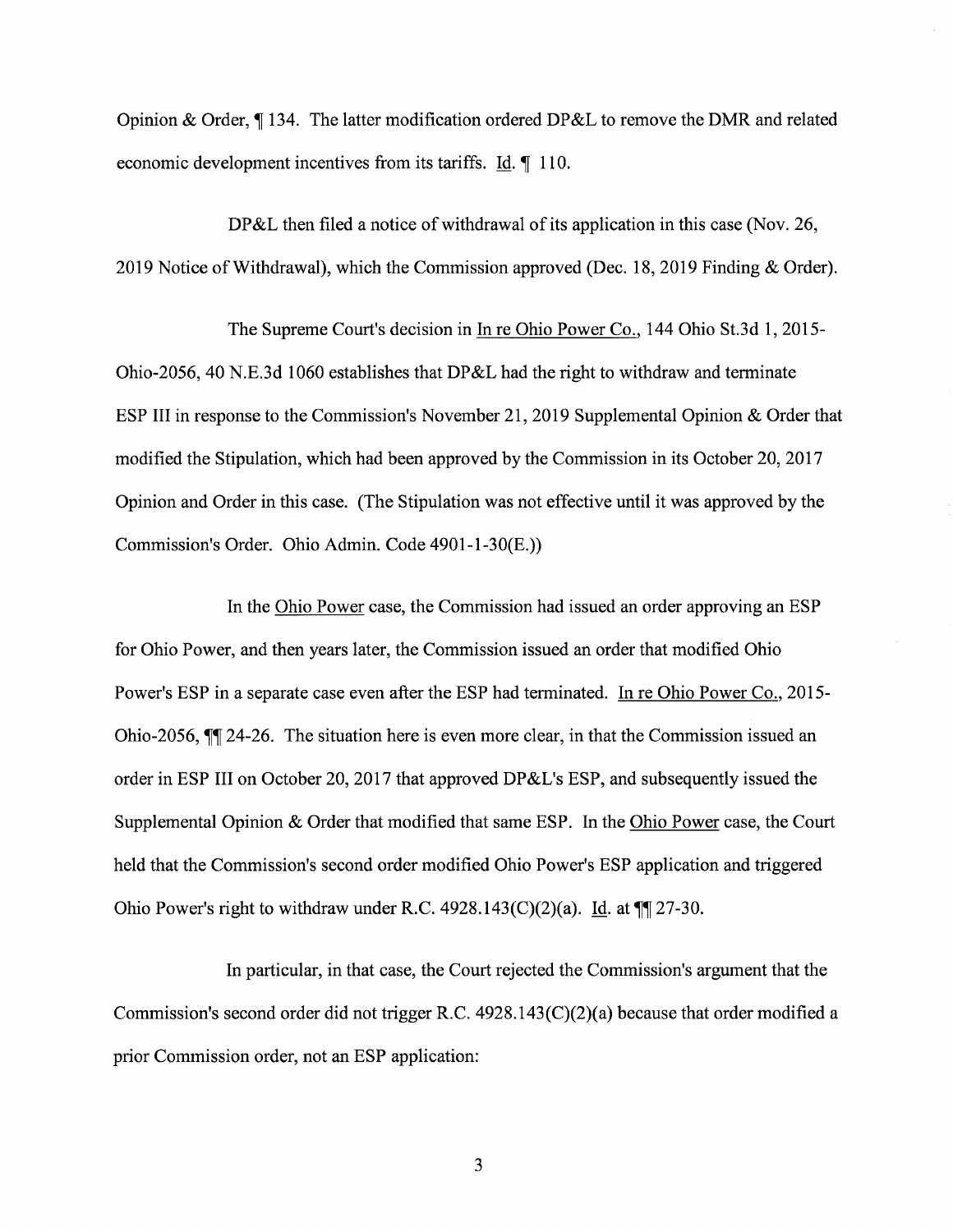"The commission found that the statutory right to withdraw was not implicated in this case, because R.C. 4928.143(C)(2)(a) 'specifically pertains to the Commission's approval and modification of an application for an ESP'. . . . Because this case does not involve approval of an ESP application, the commission determined that the statutory withdrawal provision 'ha[d] no bearing on the outcome.' Id.,  $\P$  27 (citations omitted.)

\* \* \*

What the commission overlooks is that when it modified the ESP Order in this case, it effectively modified the application that was approved by that order.

\* \* \*

The commission's interpretation nullifies the clear purpose of R.C  $4928.143(C)(2)(a)$ , namely, to allow a utility to withdraw its proposed ESP if it dislikes the commission's modifications. But broader problems exist with the commission's reading. As read by the commission, R.C. 4928.143 $(C)(2)(a)$  applies only when the commission is deciding the fate of the ESP application. On this reading, the commission could modify an ESP at any time after the application has been approved—even while the ESP is still in effect—and the utility would have no recourse but to implement the change. This would hardly be a 'just and reasonable result.' R.C. 1.47(C)." Id. ¶[ 29-30.

Here, the Commission's Supplemental Opinion & Order ( $\parallel$  110) eliminated the

DMR that the Commission had approved in its October 20, 2017, 2017 Opinion & Order. Under

Ohio Power, the Commission's Supplemental Opinion & Order thus modified and approved

DP&L's ESP III application, and DP&L had the right under R.C. 4928.143(C)(2)(a) to withdraw

and terminate that application.

In addition to the statutory language and controlling Supreme Court precedent, the

Commission should reject OCC's arguments for the following reasons:

1. OCC ignores the governing statute: The principal defect in OCC's

argument is that OCC ignores the statutory text. Specifically, the statute provides that DP&L has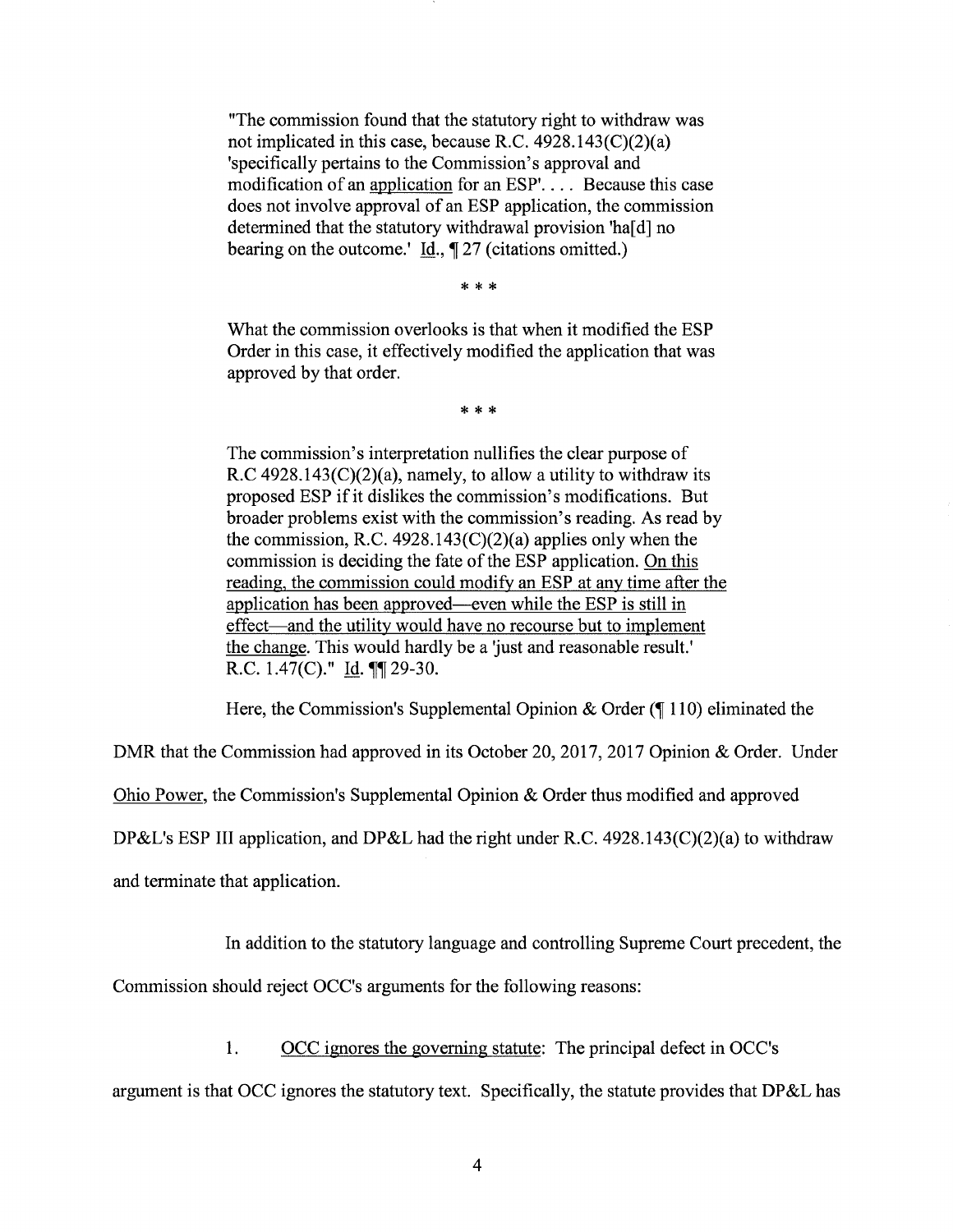a right to withdraw and terminate "[i]f the Commission modifies and approves an application under division (c)(1)." OCC does not dispute that the Commission modified and approved DP&L's ESP III application.

The Commission specifically held that its "November 21, 2019 Supplemental Opinion and Order modified] and approv[ed] DP&L's Application for ESP III." Dec. 18, 2019 Finding and Order,  $\P$  16. That is all that is needed for DP&L to have a right to withdraw and terminate ESP III under R.C. 4928.143(C)(2)(a). Since OCC does not dispute that the Commission modified and approved DP&L's ESP III Application, the Commission should reject all of OCC's arguments.

2. The Commission voided the DMR: OCC (pp. 4-6) makes the puzzling argument that the Commission's December 19, 2019 Finding and Order "circumvents" the Supreme Court's decision in Ohio Edison in which the Court held that FirstEnergy's DMR was unlawful. In re Application of Ohio Edison Co., 157 Ohio St.3d 73, 2019-Ohio-2401, 131 N.E.3d 906, ¶ 18 (emphasis in original). That argument is puzzling because the Commission expressly ordered DP&L to remove the DMR from its tariffs (Nov. 21, 2019 Supplemental Opinion and Order, ¶ 124) and DP&L has done so (Nov. 29, 2019 Revised Tariffs).

Nothing in the Court's Ohio Edison decision addressed R.C. 4928.143(C)(2)(a), or a utility's right to withdraw and terminate an ESP. The Court's Ohio Edison decision thus has nothing to do with the issues here.

3. It is possible to revert to ESP I: OCC also argues (pp. 6-9) that it is "impossible" to revert to ESP I rates. That argument ignores the fact that R.C. 4928.143(C) (2)(b) provides that the Commission "shall" do so and that the Commission has done so twice.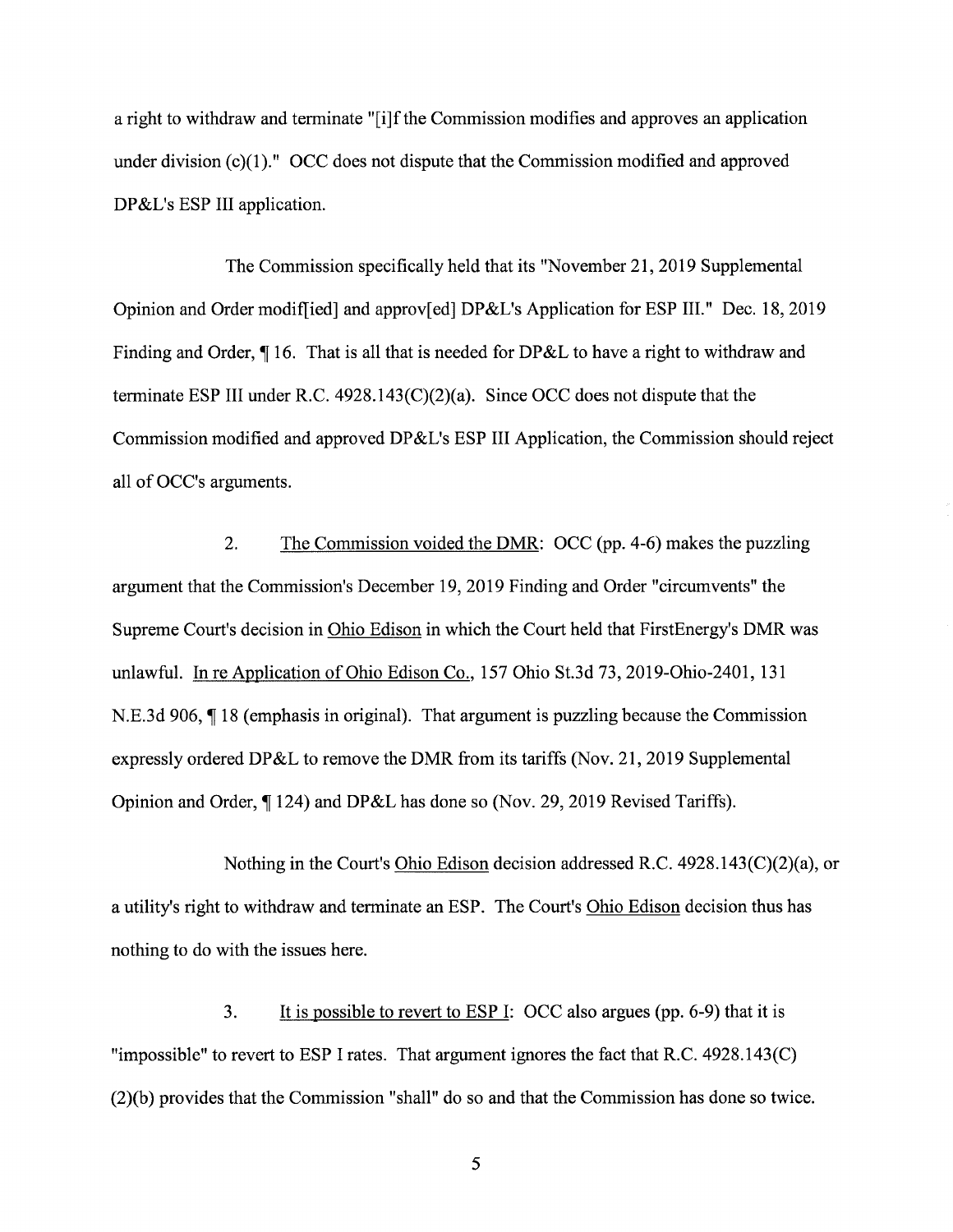Aug. 26, 2016 Finding and Order,  $\P\P$  19-28 (Case No. 08-1094-EL-SSO); Dec. 18, 2019 Second Finding and Order,  $\P$  26-42. (Case No. 08-1094-EL-SSO.)

OCC further argues (p. 8) that reverting to ESP I would result in "going back to a standard service offer that is price based on DP&L supplying the power, instead of the auctionbased standard service." That is simply not true. DP&L previously withdrew ESP II (Case No. 12-426-EL-SSO) and reverted to ESP I. July 27, 2016 DP&L Motion to Withdraw (Case No. 12-426-EL-SSO). ESP I was therefore the operative ESP that was in place before ESP III was approved. In ESP I, after DP&L reverted to ESP I from ESP II, the Commission approved the continuation of setting the SSO price using competitive bidding. Aug. 26, 2016 Finding and Order, ¶ 21 (Case No. 08-1094-EL-SSO).

 $OCC$  (p. 7) also attempts to employ the in pari materia judicial construction canon well beyond the intended use. "[W]hen the words of a statute are unambiguous, a court has 'no cause to apply the rules of statutory construction."" State ex rel. Cincinnati Enquirer v. Pike Cty. Gen. Health Dist., 154 Ohio St.3d 297, 2018-Ohio-3721, 114 N.E.3d 152, ¶ 22 (quoting State ex rel. Clay v. Cuyahoga Cty. Med. Examiner's Office, 152 Ohio St.3d 163, 2017-Ohio-8714, 94 N.E.3d 498, ¶16-17). The Supreme Court has reversed appellate court decisions where the court of appeals "disregarded the plain language of the statute and decided instead to rely upon a canon of statuary construction." State ex rel. Cincinnati, 2018-Ohio-3721, ¶ 22. The Court has found that the language of R.C. 4928.143(C)(2)(a) has a "clear purpose." In Re Ohio Power Co., 2015-Ohio-2056, ¶ 30. Indeed, OCC's statutory canon of construction reading would render R.C. 4928.143(C)(2)(a) completely meaningless and without power, which violates "the canon of statutory construction that '[n]o part [of a statute] should be treated as superfluous unless that is manifestly required, and the court should avoid that construction which renders a provision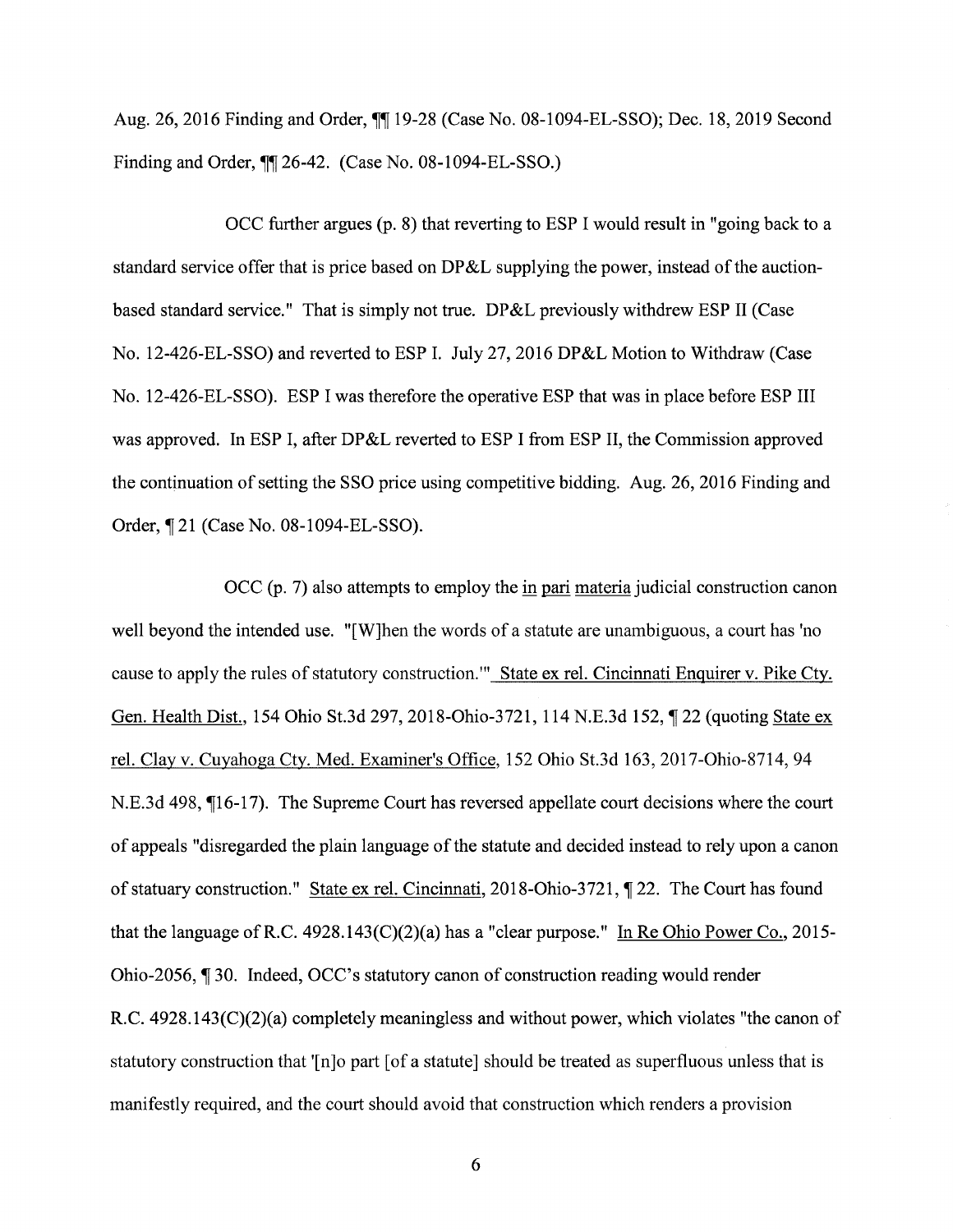meaningless or inoperative.'" State v. Noling, 153 Ohio St.3d 108, 2018-Ohio-795, 101 N.E.3d 435, ¶ 36 (quoting State ex rel. Myers v. Bd. of Edn. of Rural School Dist. of Spencer Twp., 95 Ohio St. 367, 373, 116 N.E. 516 (1917)).

Finally, OCC (p. 9) attempts to read the words into the statute such that "the electric distribution utility may withdrawal within a relatively short period of time after implementing its electric security plan" into R.C. 4928.143(C)(2)(a). As previously stated, the Supreme Court of Ohio has specifically rejected the notion that there is any sort of time limit on the rights contained in R.C. 4928.143(C). See In re Ohio Power Co., 2015-Ohio-2056,  $\P$  $\parallel$  27-30.

4. The statute controls, so OCC's other arguments are irrelevant: OCC argues (pp. 9-12) that the Commission failed to address several of OCC's arguments. However, the Commission's holding that DP&L has an "absolute statutory right" to withdraw and terminate ESP III renders all of OCC's other arguments superfluous. Dec. 18, 2019 Finding and Order, ¶ 16. Since OCC does not dispute that the Commission "modified and approved" DP&L's ESP III application -- which triggers DP&L's right to withdraw and terminate under R.C.  $4928.143(C)(2)(a) - OCC's other arguments all necessarily fail.$ 

reasons: In any event, the Commission should reject those arguments for the following

(a) Impossible to implement ESP I: OCC argues (p. 10) that it is impossible to revert to DP&L's prior rates. As demonstrated above, that is not true.

(b) Reversion to SSO: OCC argues (p. 11) that in ESP I, the Commission was limited to implementing an SSO. That argument relates to rates that should be in place in ESP I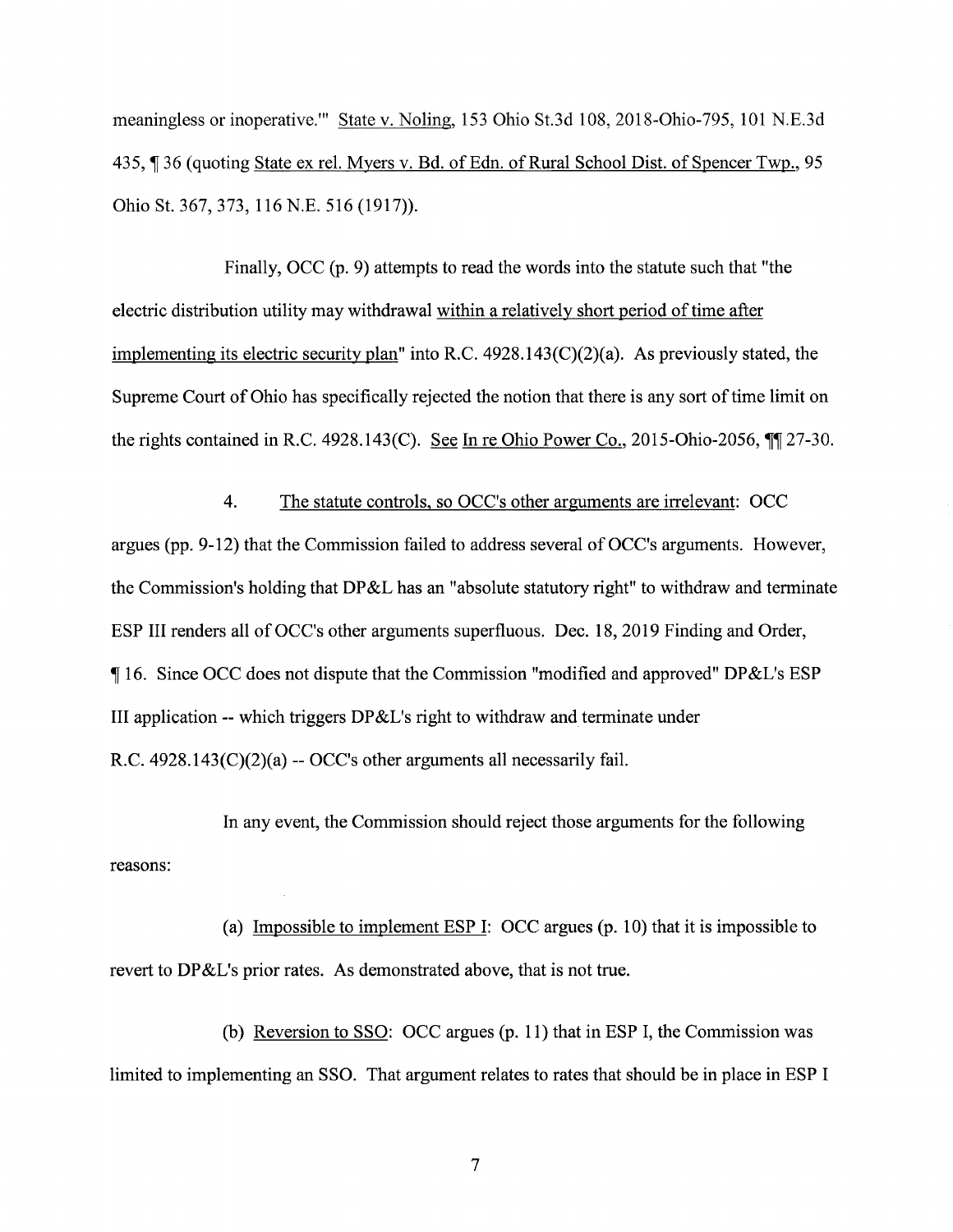after ESP III has terminated, so it is not an issue for this case. OCC raises the same issue in its application for rehearing in ESP I, and DP&L demonstrates that the argument is flawed in that case.

(c) Ohio Edison: OCC argues (p. 11) that the Commission ignored the Supreme Court's decision in Ohio Edison. As demonstrated above, that is not so.

(d) Too late: OCC argues (pp. 11-12) that it is too late for DP&L to withdraw its ESP III. Not so, for two reasons: First, DP&L filed its notice of withdrawal five days after the Commission's November 21, 2019 Supplemental Opinion and Order that terminated the DMR. DP&L acted very promptly. Second, in Ohio Power, the Supreme Court held that a utility still had a right to withdraw and terminate even after the ESP had terminated. 144 Ohio St.3d  $\P$  27-30. The right to withdraw thus is not limited in time.

#### III. CONCLUSION

The Commission should deny OCC's application for rehearing.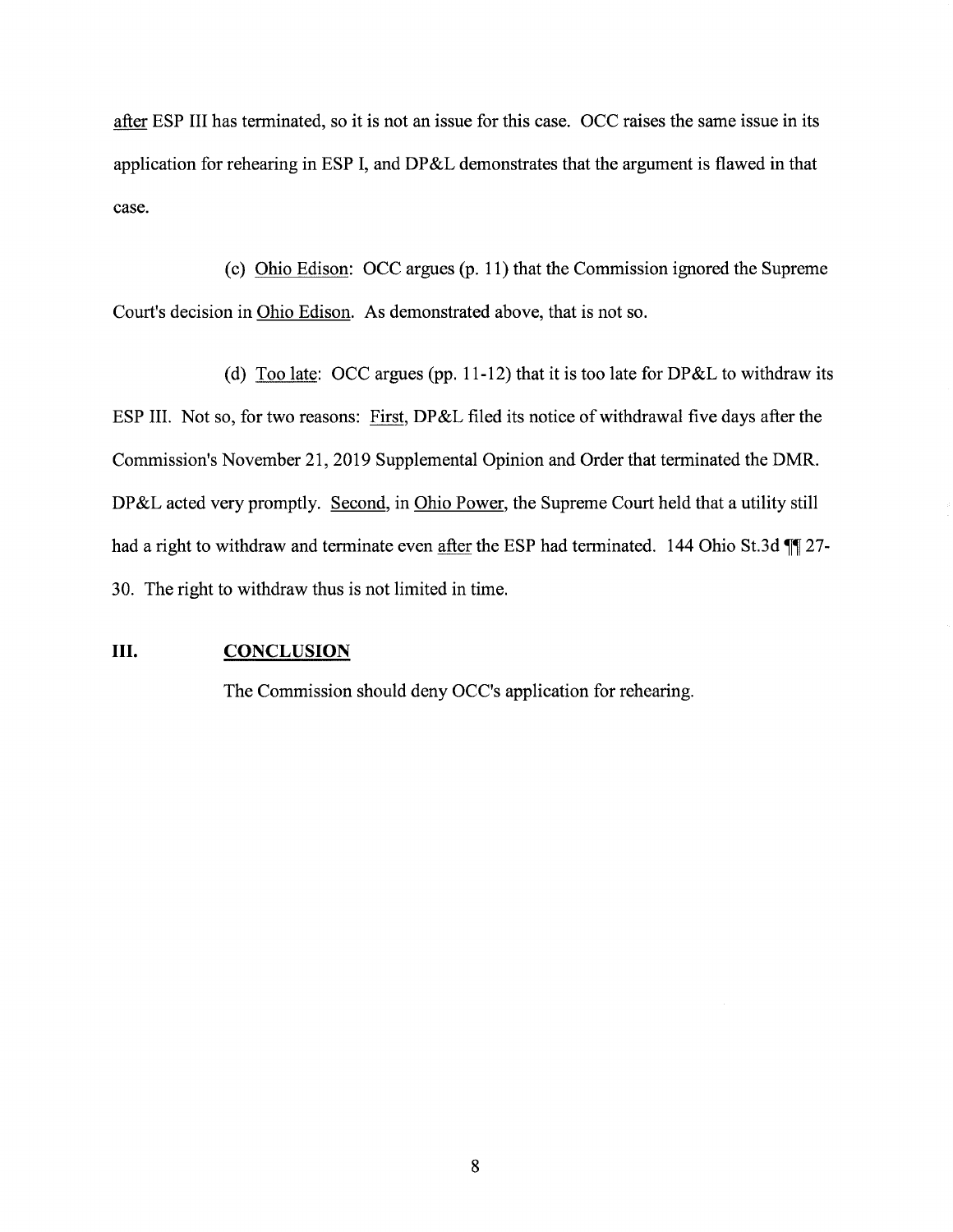Respectfully submitted,

/s/ Jeffrey S. Sharkey

Jeffrey S. Sharkey (0067892) (Counsel of Record) D. Jeffrey Ireland (0010443) Christopher C. Hollon (0086480) FARUKI PLL 110 North Main Street, Suite 1600 Dayton, OH 45402 Telephone: (937) 227-3747 Telecopier: (937) 227-3717 Email: jsharkey@ficlaw.com djireland@ficlaw.com chollon@ficlaw.com

Attorneys for The Dayton Power and Light Company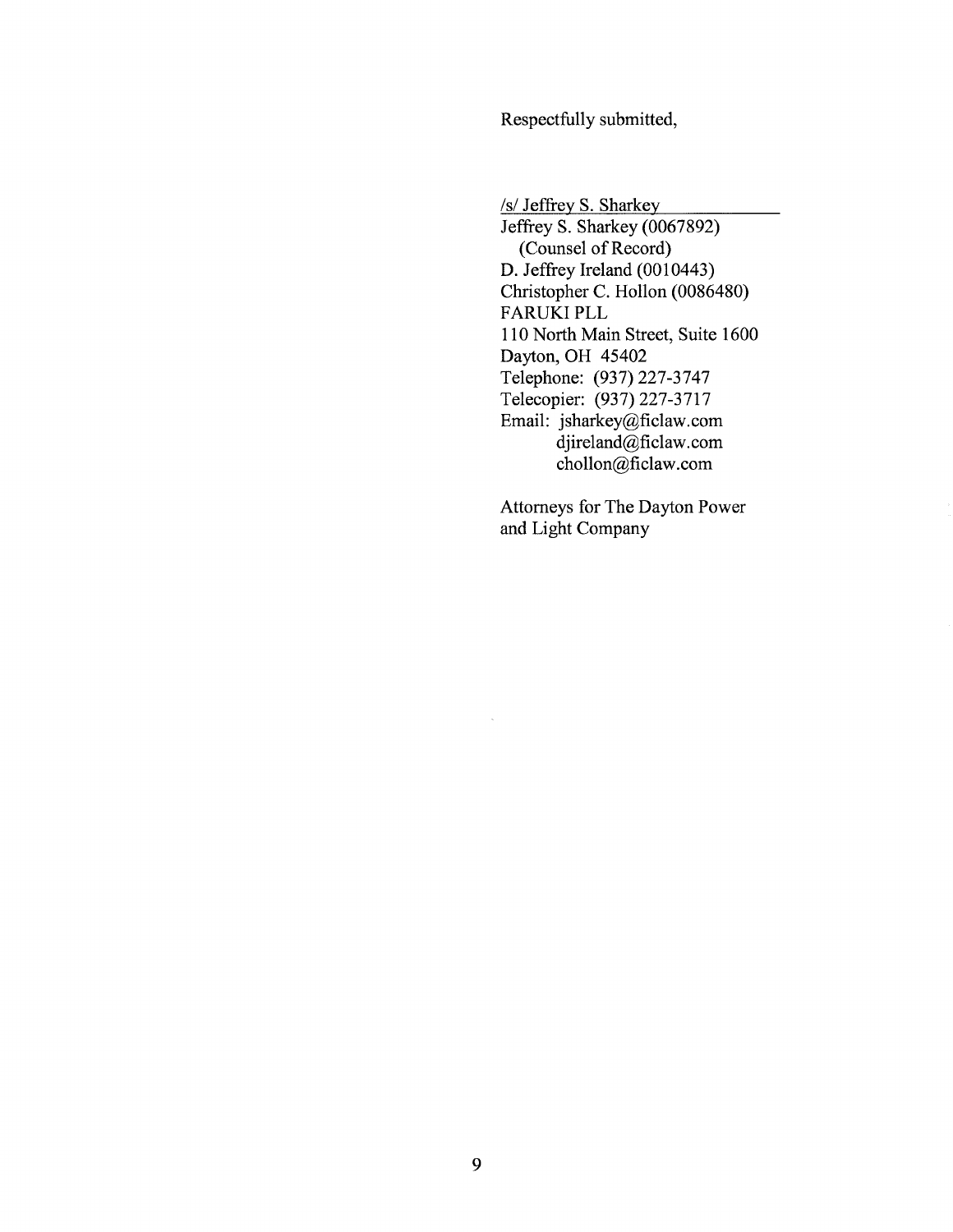#### CERTIFICATE OF SERVICE

Icertify that a copy of the foregoing The Dayton Power and Light Company's

Memorandum in Opposition to The Office of the Ohio Consumers' Counsel's Application for

Rehearing has been served via electronic mail upon the following counsel of record, this 3rd day

of February, 2020:

Public Utilities Commission of Ohio Rebekah A. Glover 30 East Broad Street, 16th Floor McNees Wallace & Nurick Columbus, OH 43215-3793 21 East State Street, 17th Floor Email: Columbus, OH 43215<br>thomas.mcnamee@ohioattorneygeneral.gov Email: mpritchard@mwncmh.com thomas.mcnamee@ohioattorneygeneral.gov

Attorneys for PUCO Staff

Joseph Oliker (Counsel of Record) Matthew White Evan Betterton IGS Energy 6100 Emerald Parkway Dublin, OH 43016 Email: joliker@igsenergy.com mswhite@igsenergy.com Ebetterton@igsenergy.com

Attorney for IGS Energy

Kimberly W. Bojko Brian W. Dressel Carpenter Lipps & Leland LLP 280 North High Street, Suite 1300 Columbus, OH 43215 Email: bojko@carpenterlipps.com dressel@carpenterlipps.com

Attorneys for The Ohio Manufacturers' Association Energy Group

Kevin R. Schmidt 88 East Broad Street, Suite 1770 Columbus, OH 43215 Email: schmidt@sppgrp.com Attorney for The Energy Professionals of Ohio

Thomas McNamee Matthew R. Pritchard (Counsel of Record) rglover@mwncmh.com

Attorneys for Industrial Energy Users — Ohio

David F. Boehm Michael L. Kurtz Kurt J. Boehm Jody Kyler Cohn Boehm, Kurtz & Lowry 36 East Seventh Street, Suite 1510 Cincinnati, OH 45202 Email: dboehm@BKLlawfirm.com mkurtz@BKLlawfirm.com kboehm@BKLlawfirm.com jkylercohn@BKLlawfirm.com

Attorneys for The Ohio Energy Group

William J. Michael (Counsel of Record) Office of the Ohio Consumers' Counsel 65 East State Street, 7th Floor Columbus, OH 43215-4203 Email: william.michael@occ.ohio.gov

Attorneys for the Ohio Consumers' Counsel

Caroline Cox Environmental Law & Policy Center 21 West Broad Street, Suite 800 Columbus, OH 43215 Email: ccox@elpc.org

Attorney for Environmental Law & Policy **Center**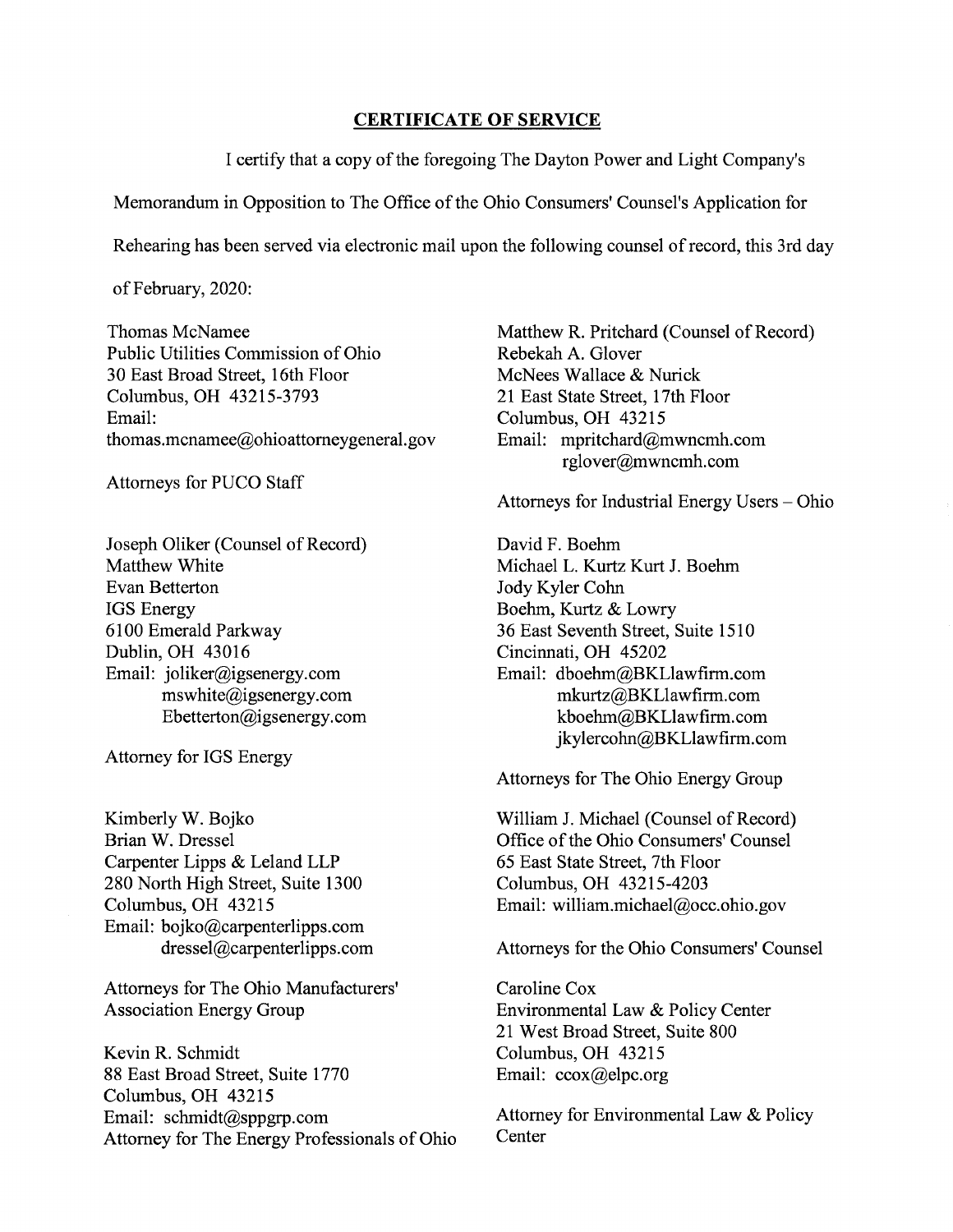Jeffrey W. Mayes Monitoring Analytics, LLC 2621 Van Buren Avenue, Suite 160 Valley Forge Corporate Center Eagleville, PA 19403 Email: jeffrey.mayes@monitoringanalytics.com

Attorneys for Monitoring Analytics, LLC as The Independent Market Monitor for PJM

Joel E. Sechler (Counsel of Record) Carpenter Lipps & Leland 280 N. High St., Suite 1300 Columbus, OH 43215 Email: sechler@carpenterlipps.com

Attorneys for EnerNOC, Inc.

Miranda Leppla Ohio Environmental Council 1145 Chesapeake Ave., Suite 1 Columbus, OH 43212-3449 Email: mleppla@the OEC.org

Attorney for the Environmental Defense Fund

Michael D. Dortch Richard R. Parsons Kravitz, Brown & Dortch, LLC 65 East State Street, Suite 200 Columbus, OH 43215 Email: mdortch@kravitzllc.com rparsons@kravitzl1c.com

Attorneys for Calpine Energy Solutions LLC

Richard C. Sahli Richard C. Sahli Law Office, LLC 981 Pinewood Lane Columbus, OH 43230-3662 Email: rsahli@columbus.rr.com

Robert Dove Kegler Brown Hill + Ritter L.P.A. 65 East State Street, Suite 1800 Columbus, OH 43215 Email: rdove@keglerbrown.com

Attorney for Ohio Partners for Affordable Energy

Angela Paul Whitfield Carpenter Lipps & Leland LLP 280 Plaza, Suite 1300 280 North High Street Columbus, OH 43215 Email: paul@carpenterlipps.com

Attorney for The Kroger Co.

Devin D. Parram Bricker & Eckler LLP 100 South Third Street Columbus, OH 43215-4291 Email: dparram@bricker.com

Attorney for People Working Cooperatively, Inc.

Matthew W. Warnock Dylan F. Borchers Bricker & Eckler LLP 100 South Third Street Columbus, OH 43215-4291 Email: mwarnock@bricker.com dborchers@bricker.com

Attorneys for The Ohio Hospital Association

Lisa M. Hawrot Spilman Thomas & Battle, PLLC Century Centre Building 1233 Main Street, Suite 4000 Wheeling, WV 26003 Email: lhawrot@spilmanlaw.com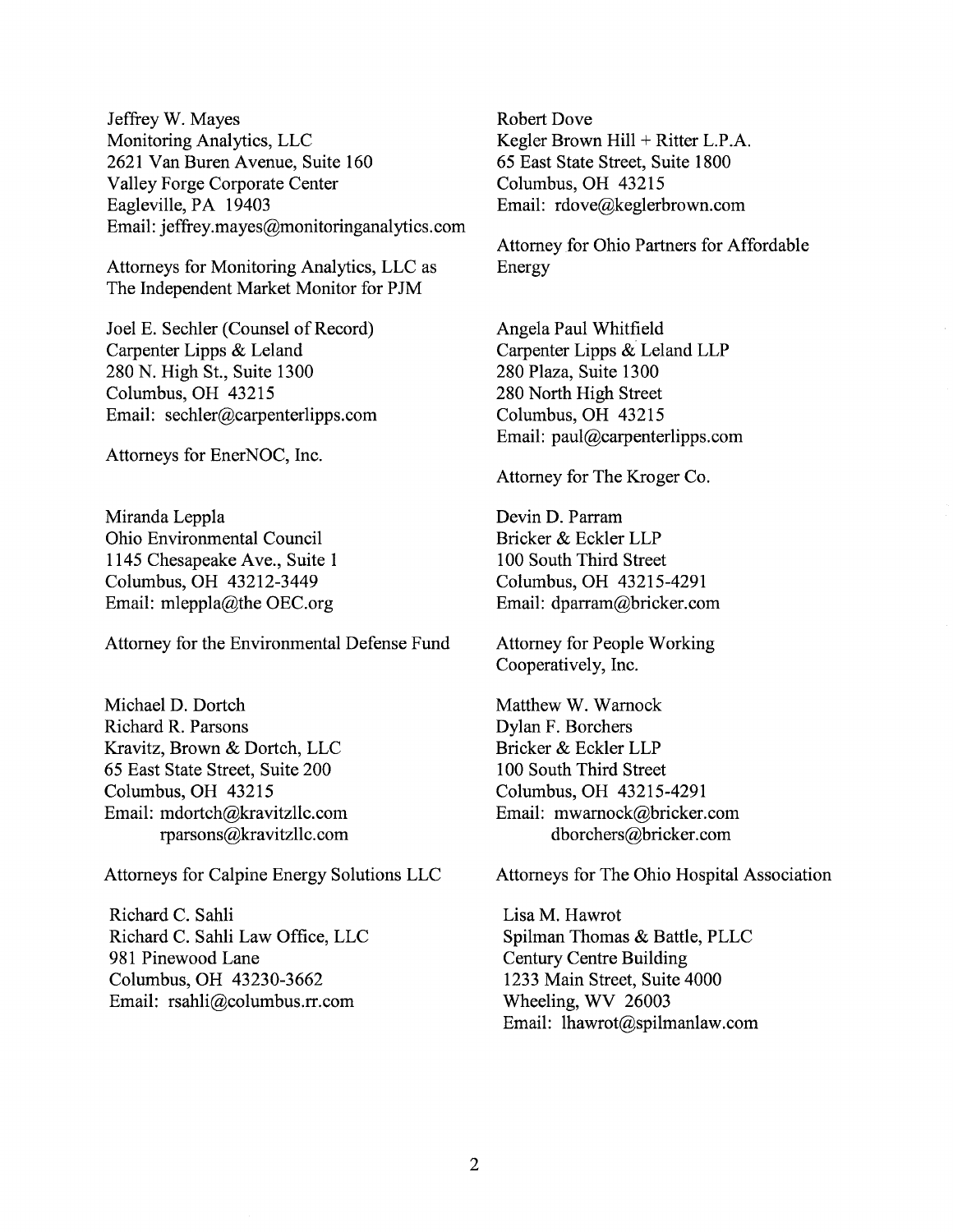Tony G. Mendoza, Staff Attorney (pro hac vice) Kristin Henry, Senior Staff Attorney (pro hac vice) Gregory E. Wannier, Staff Attorney (pro hac vice) Sierra Club Environmental Law Program 2101 Webster Street,  $13<sup>th</sup>$  Floor Oakland, CA 94612 Email: tony.mendoza@sierraclub.org kristin.henry@sierraclub.org greg.wannier@sierraclub.org

Attorneys for Sierra Club

Michelle Grant Dynegy Inc. 601 Travis Street, Suite 1400 Houston, TX 77002 Email: michelle.d.grant@dynegy.com

Attorneys for Dynegy Inc.

Michael J. Settineri Gretchen L. Petrucci Ilya Batikov William A. Sieck Vorys, Sater, Seymour and Pease LLP 52 E. Gay Street

Columbus, OH 43215 Email: mjsettineri@vorys.com glpetrucci@vorys.com ibatikov@vorys.com wasieck@vorys.com Attorneys for Dynegy Inc., PJM Power Providers Group, and Retail Energy Supply Association

Glen Thomas 1060 First Avenue, Suite 400 King of Prussia, PA 19406 Email: gthomas@gtpowergroup.com

Sharon Theodore Electric Power Supply Association 1401 New York Ave. NW 11th Floor Washington, DC Email: stheodore@epsa.org

Derrick Price Williamson Spilman Thomas & Battle, PLLC 1100 Bent Creek Blvd., Suite 101 Mechanicsburg, PA 17050 Email: dwilliamson@spilmanlaw.com

Carrie H. Grundmann Spilman Thomas & Battle, PLLC 310 First Street, Suite 1100 P.O. Box 90 Roanoke, VA 24002-0090 Email: cgrundmann@spilmanlaw.com

Steve W. Chriss Senior Manager, Energy Regulatory Analysis Wal-Mart Stores, Inc. 2001 SE 10th Street Bentonville, AR 72716-0550 Email: Stephen.Chriss@walmart.com

Attorneys for Wal-Mart Stores East, LP and Sam's East, Inc.

Steven D. Lesser James F. Lang N. Trevor Alexander Mark T. Keaney

Calfee, Halter & Griswold LLP 41 South High Street 1200 Huntington Center Columbus, OH 43215 Email: slesser@calfee.com jlang@calfee.com talexander@calfee.com mkeaney@calfee.com

Attorneys for The City of Dayton and Honda of America Mfg., Inc.

Trent Dougherty Nathan Johnson 1145 Chesapeake Ave., Suite 1 Columbus, OH 43212-3449 Email: tdougherty@the OEC.org njohnson@the OEC.org

Attorney for Ohio Environmental Council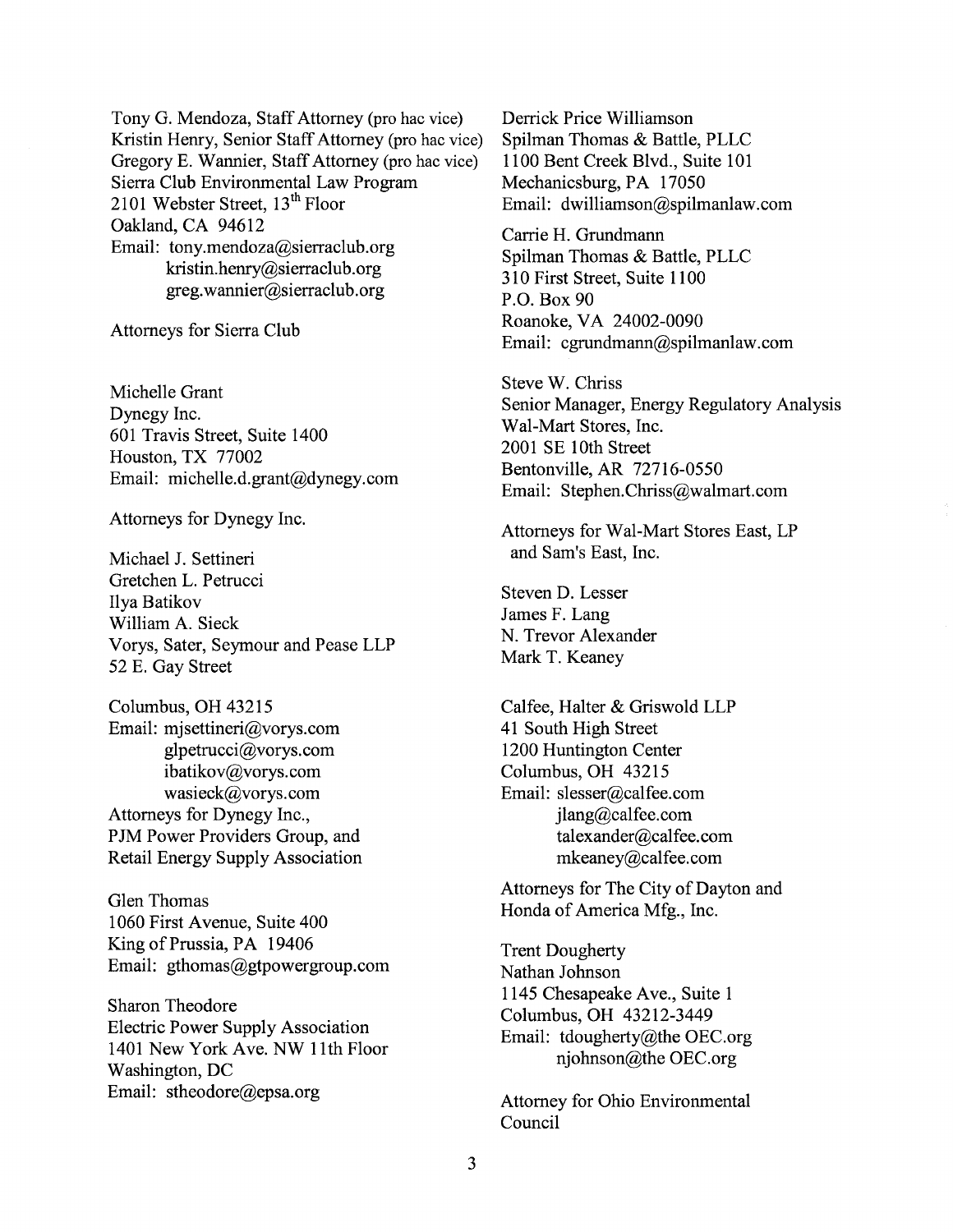Laura Chappelle 201 North Washington Square, Suite 910 Lansing, MI 48933 Email: laurac@chappelleconsulting.net

Attorneys for PJM Power Providers Group

Ellis Jacobs Advocates for Basic Legal Equality, Inc. 130 West Second Street, Suite 700 East Dayton, OH 45402 Email: ejacobs@ablelaw.org

Attorney for Edgemont Neighborhood Coalition

Jeanne W. Kingery Elizabeth H. Watts Duke-Energy Ohio, Inc. 139 East Fourth Street 1303-Main Cincinnati, OH 45202 Email: jeanne.kingery@duke-energy.com elizabeth.watts@duke-energy.com

Attorneys for Duke-Energy Ohio, Inc.

Carl Tamm, President Classic Connectors, Inc. 382 Park Avenue East Mansfield, OH 44905 Email: crtamm@classicconnectors.com

Mark Landes Brian M. Zets Isaac Wiles Burkholder & Teetor, LLC Two Miranova Place Suite 700 Columbus, OH 43215 Email: mlandes@isaacwiles.com bzets@isaacwiles.com

Attorneys for Adams County Commissioners

John R. Doll Doll, Jansen & Ford 111 West First Street, Suite 1100 Dayton, OH 45402-1156 Email: jdoll@djflawfirm.com

Attorneys for Utility Workers of America Local 175

Christine M.T. Pink Terrence N. O'Donnell William V. Vorys Jonathan R. Secrest Dickinson Wright PLLC 150 East Gay Street, Suite 2400 Columbus, OH 43215 Email: cpirik@dickinsonwright.com todonnell@dickinsonwright.com wvorys@dickinsonwright.com jsecrest@dickinsonwright.com

Attorneys for Mid-Atlantic Renewable Energy Coalition

C. David Kelley, Prosecutor Dana N. Whalen 110 West Main Street West Union, OH 45693 Email: prosecutorkelley@usa.com dana.whalen@adamscountyoh.gov

Attorneys for Monroe Township, Ohio, Sprigg Township, Manchester Local School District, and Adams County Ohio Valley School **District** 

/s/ Jeffrey S. Sharkey Jeffrey S. Sharkey